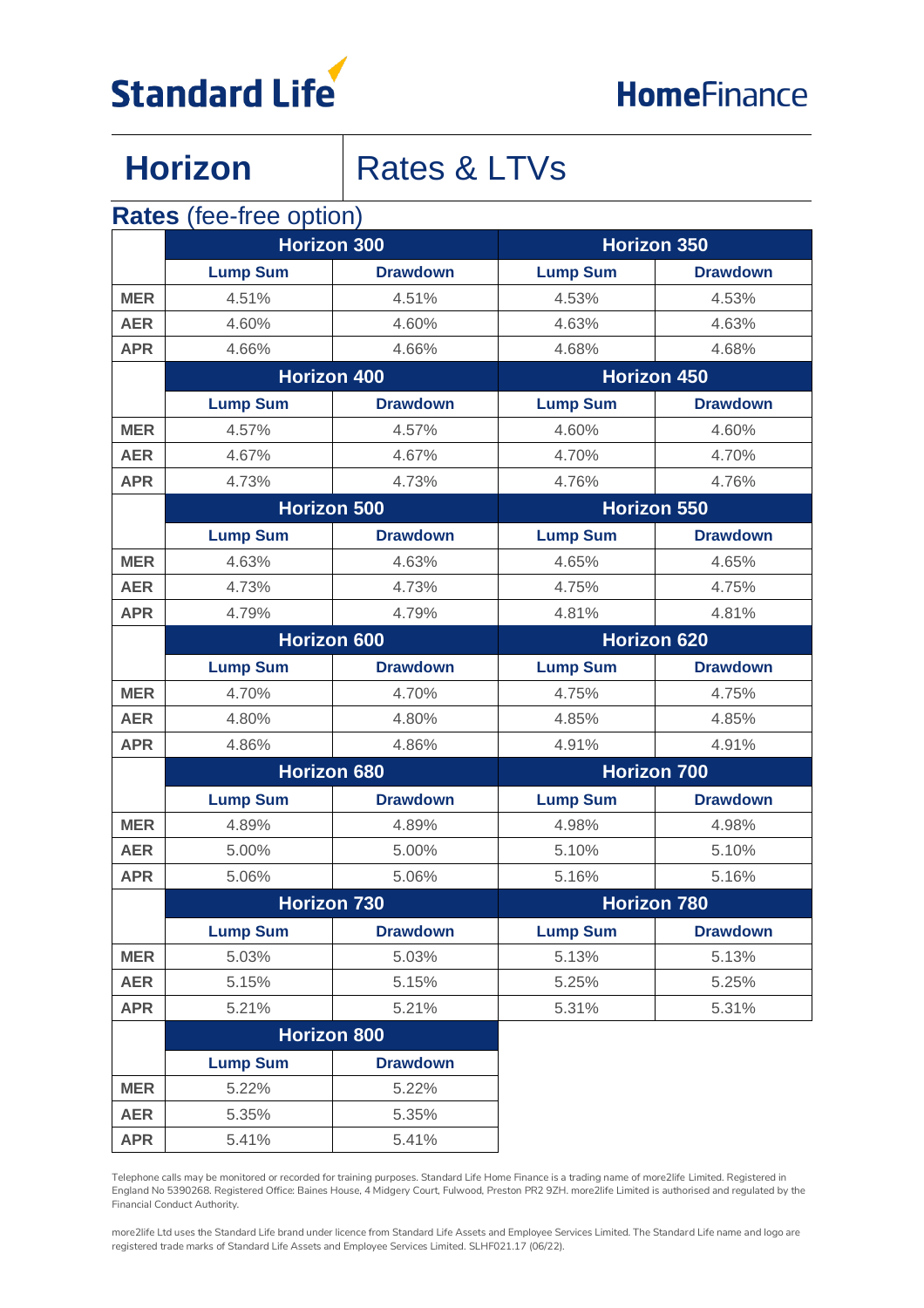#### **Rates** (fee-paid option)

|            | <b>Horizon 300</b>                 |                    | <b>Horizon 350</b> |                    |  |  |
|------------|------------------------------------|--------------------|--------------------|--------------------|--|--|
|            | <b>Lump Sum</b>                    | <b>Drawdown</b>    | <b>Lump Sum</b>    | <b>Drawdown</b>    |  |  |
| <b>MER</b> | 4.46%                              | 4.46%              | 4.49%              | 4.49%              |  |  |
| <b>AER</b> | 4.55%                              | 4.55%              | 4.58%              | 4.58%              |  |  |
| <b>APR</b> | 4.73%                              | 4.73%              | 4.76%              | 4.76%              |  |  |
|            | <b>Horizon 400</b>                 |                    | <b>Horizon 450</b> |                    |  |  |
|            | <b>Lump Sum</b>                    | <b>Drawdown</b>    | <b>Lump Sum</b>    | <b>Drawdown</b>    |  |  |
| <b>MER</b> | 4.52%                              | 4.52%              | 4.55%              | 4.55%              |  |  |
| <b>AER</b> | 4.61%                              | 4.61%              | 4.65%              | 4.65%              |  |  |
| <b>APR</b> | 4.79%                              | 4.79%              |                    | 4.82%              |  |  |
|            |                                    | <b>Horizon 500</b> |                    | <b>Horizon 550</b> |  |  |
|            | <b>Lump Sum</b>                    | <b>Drawdown</b>    | <b>Lump Sum</b>    | <b>Drawdown</b>    |  |  |
| <b>MER</b> | 4.58%                              | 4.58%              | 4.60%              | 4.60%              |  |  |
| <b>AER</b> | 4.68%                              | 4.68%              | 4.70%              | 4.70%              |  |  |
| <b>APR</b> | 4.85%                              | 4.85%              | 4.88%              | 4.88%              |  |  |
|            | <b>Horizon 600</b>                 |                    | <b>Horizon 620</b> |                    |  |  |
|            | <b>Lump Sum</b>                    | <b>Drawdown</b>    | <b>Lump Sum</b>    | <b>Drawdown</b>    |  |  |
| <b>MER</b> | 4.65%                              | 4.65%              | 4.70%              | 4.70%              |  |  |
| <b>AER</b> | 4.75%                              | 4.75%              | 4.80%              | 4.80%              |  |  |
| <b>APR</b> | 4.93%                              | 4.93%              | 4.94%              | 4.94%              |  |  |
|            |                                    | <b>Horizon 680</b> | <b>Horizon 700</b> |                    |  |  |
|            | <b>Lump Sum</b>                    | <b>Drawdown</b>    | <b>Lump Sum</b>    | <b>Drawdown</b>    |  |  |
| <b>MER</b> | 4.84%                              | 4.84%              | 4.94%              | 4.94%              |  |  |
| <b>AER</b> | 4.95%                              | 4.95%              | 5.05%              | 5.05%              |  |  |
| <b>APR</b> | 5.13%                              | 5.13%              | 5.23%              | 5.23%              |  |  |
|            |                                    | <b>Horizon 730</b> |                    | <b>Horizon 780</b> |  |  |
|            | <b>Lump Sum</b>                    | <b>Drawdown</b>    | <b>Lump Sum</b>    | <b>Drawdown</b>    |  |  |
| <b>MER</b> | 4.98%                              | 4.98%              | 5.08%              | 5.08%              |  |  |
| <b>AER</b> | 5.10%                              | 5.10%              | 5.20%              | 5.20%              |  |  |
| <b>APR</b> | 5.27%                              | 5.27%              | 5.38%              | 5.38%              |  |  |
|            | Horizon 800                        |                    |                    |                    |  |  |
|            | <b>Lump Sum</b><br><b>Drawdown</b> |                    |                    |                    |  |  |
| <b>MER</b> | 5.18%                              | 5.18%              |                    |                    |  |  |
| <b>AER</b> | 5.30%                              | 5.30%              |                    |                    |  |  |
| <b>APR</b> | 5.48%                              | 5.48%              |                    |                    |  |  |

Telephone calls may be monitored or recorded for training purposes. Standard Life Home Finance is a trading name of more2life Limited. Registered in England No 5390268. Registered Office: Baines House, 4 Midgery Court, Fulwood, Preston PR2 9ZH. more2life Limited is authorised and regulated by the Financial Conduct Authority.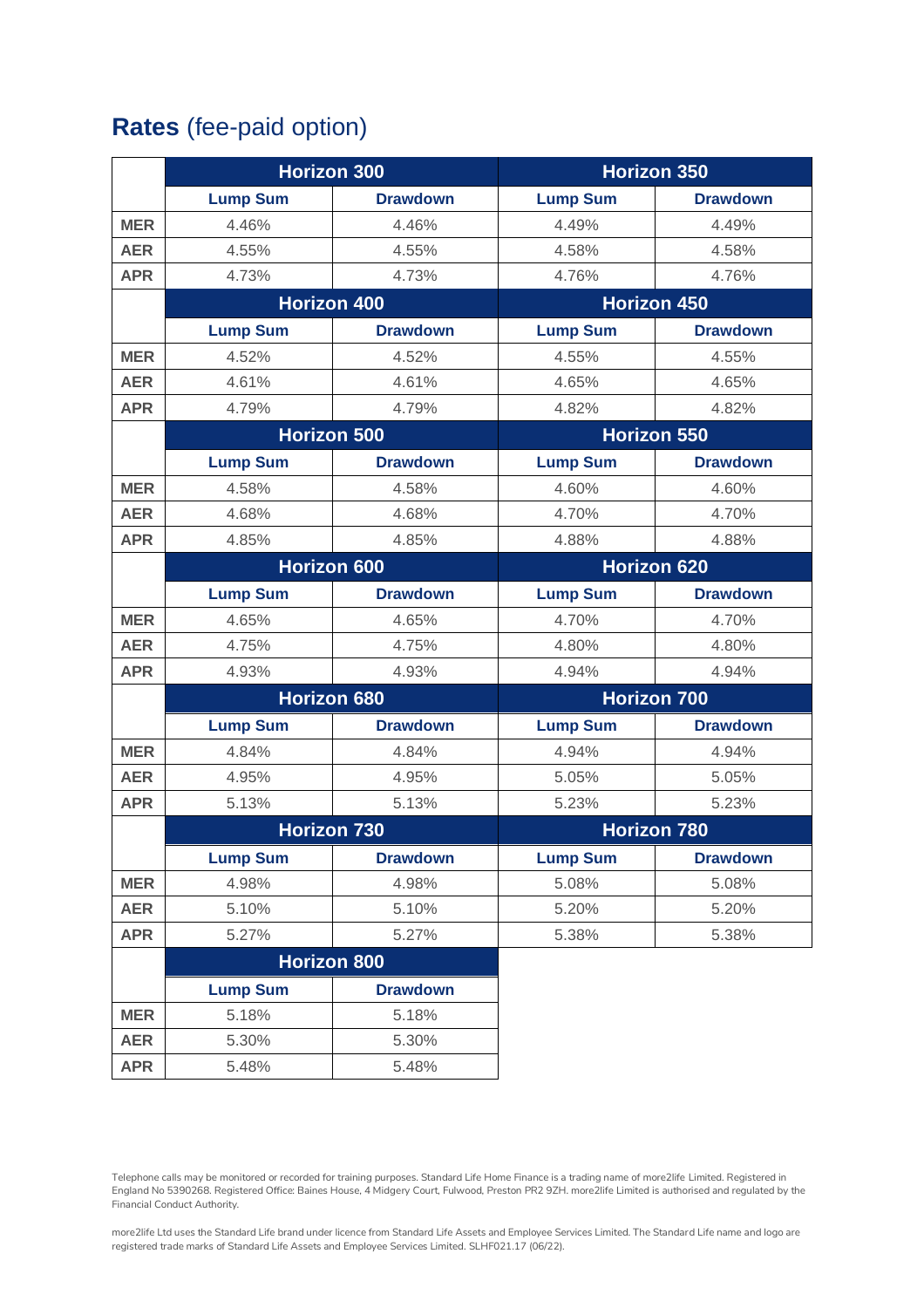### **LTVs** (for both fee-free and fee-paid options)

| Age | <b>Horizon 300</b> | Horizon 350 | <b>Horizon 400</b> | <b>Horizon 450</b> |  |
|-----|--------------------|-------------|--------------------|--------------------|--|
| 55  | 8.00%              | 10.00%      | 12.00%             | 14.00%             |  |
| 56  | 9.00%              | 11.00%      | 13.00%             | 15.00%             |  |
| 57  | 10.00%             | 12.50%      | 14.50%             | 16.50%             |  |
| 58  | 11.50%             | 13.50%      | 15.50%             | 17.50%             |  |
| 59  | 12.50%             | 14.50%      | 16.50%             | 18.50%             |  |
| 60  | 14.00%             | 15.50%      | 17.50%             | 19.50%             |  |
| 61  | 15.00%             | 16.50%      | 18.50%             | 20.50%             |  |
| 62  | 16.00%             | 17.50%      | 19.50%             | 21.50%             |  |
| 63  | 17.00%             | 19.00%      | 21.00%             | 23.00%             |  |
| 64  | 18.00%             | 20.00%      | 22.00%             | 24.00%             |  |
| 65  | 19.50%             | 21.50%      | 23.50%             | 25.50%             |  |
| 66  | 21.00%             | 23.00%      | 25.00%             | 27.00%             |  |
| 67  | 22.00%             | 24.00%      | 26.00%             | 28.00%             |  |
| 68  | 23.00%             | 25.00%      | 27.00%             | 29.00%             |  |
| 69  | 24.50%             | 26.50%      | 28.50%             | 30.50%             |  |
| 70  | 26.00%             | 28.00%      | 30.00%             | 32.00%             |  |
| 71  | 27.00%             | 29.00%      | 31.00%             | 33.00%             |  |
| 72  | 28.00%             | 30.00%      | 32.00%             | 34.00%             |  |
| 73  | 28.50%             | 30.50%      | 32.50%             | 34.50%             |  |
| 74  | 29.00%             | 31.00%      | 33.00%             | 35.00%             |  |
| 75  | 30.00%             | 32.00%      | 34.00%             | 36.00%             |  |
| 76  | 30.50%             | 32.50%      | 34.50%             | 36.50%             |  |
| 77  | 31.00%             | 33.00%      | 35.00%             | 37.00%             |  |
| 78  | 32.00%             | 34.00%      | 36.00%             | 38.00%             |  |
| 79  | 33.00%             | 35.00%      | 37.00%             | 39.00%             |  |
| 80  | 34.00%             | 36.00%      | 38.00%             | 40.00%             |  |
| 81  | 35.00%             | 37.00%      | 39.00%             | 41.00%             |  |
| 82  | 36.00%             | 38.00%      | 40.00%             | 42.00%             |  |
| 83  | 37.00%             | 39.00%      | 41.00%             | 43.00%             |  |
| 84  | 38.00%             | 40.00%      | 42.00%             | 44.00%             |  |

Telephone calls may be monitored or recorded for training purposes. Standard Life Home Finance is a trading name of more2life Limited. Registered in England No 5390268. Registered Office: Baines House, 4 Midgery Court, Fulwood, Preston PR2 9ZH. more2life Limited is authorised and regulated by the Financial Conduct Authority.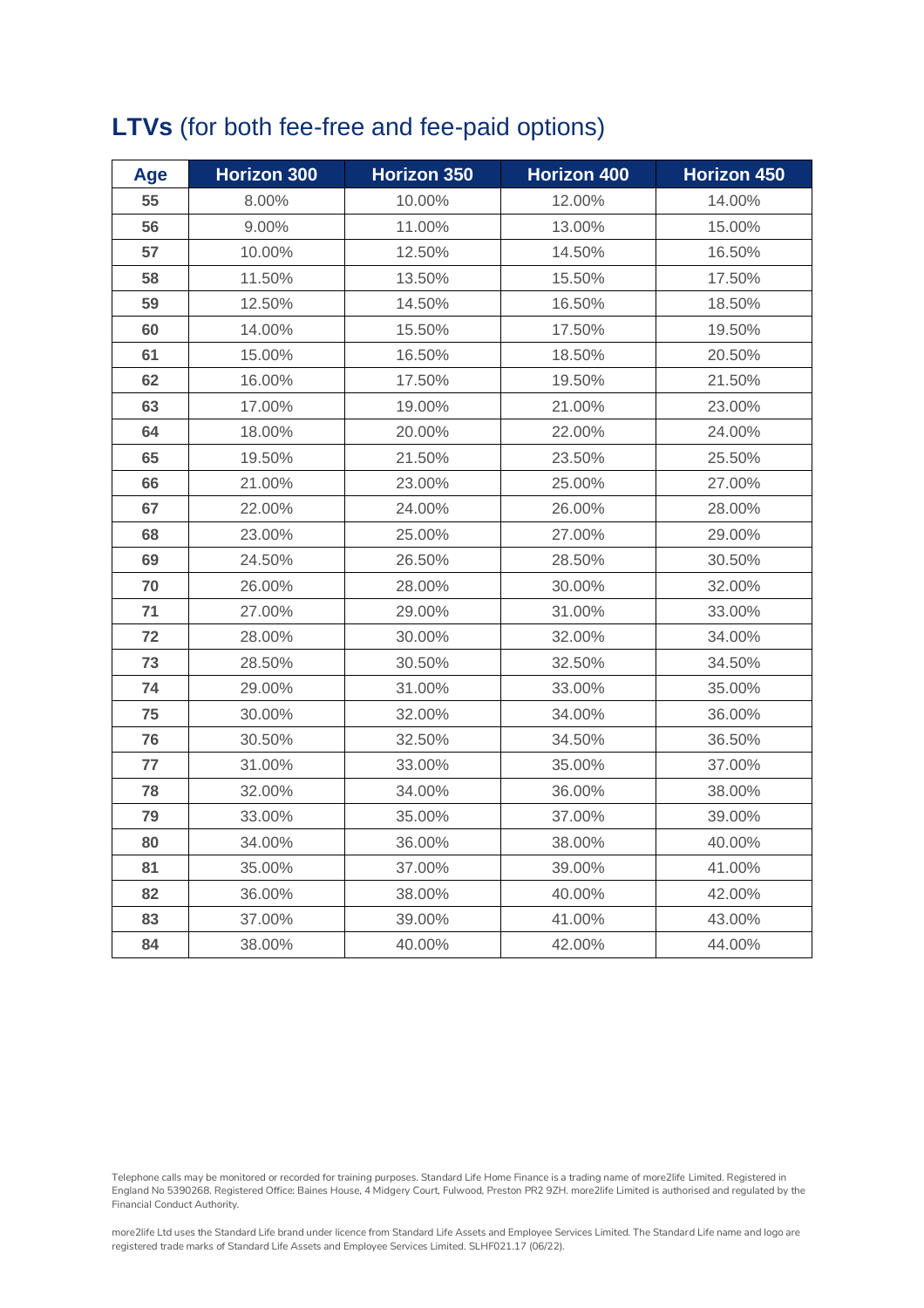#### **LTVs** (for both fee-free and fee-paid options)

| Age | <b>Horizon 500</b> | Horizon 550      | Horizon 600      | Horizon 620 |  |
|-----|--------------------|------------------|------------------|-------------|--|
| 55  | 17.50%             | 19.50%           | 21.00%           | 22.00%      |  |
| 56  | 18.50%             | 20.50%           | 22.00%           | 23.00%      |  |
| 57  | 19.50%             | 21.50%           | 23.00%           | 24.00%      |  |
| 58  | 20.50%             | 22.50%           | 24.00%           | 25.00%      |  |
| 59  | 21.50%             | 23.50%           | 25.00%           | 26.00%      |  |
| 60  | 22.50%             | 24.50%           | 26.00%           | 27.00%      |  |
| 61  | 23.50%             | 25.50%           | 27.00%           | 28.00%      |  |
| 62  | 24.50%             | 26.50%           | 28.00%           | 29.00%      |  |
| 63  | 25.50%             | 27.50%           | 29.00%           | 30.00%      |  |
| 64  | 26.50%             | 28.50%           | 30.00%           | 31.00%      |  |
| 65  | 27.50%             | 29.50%           | 31.00%           | 32.00%      |  |
| 66  | 28.50%             | 30.50%           | 32.00%           | 33.00%      |  |
| 67  | 30.00%             | 31.50%           | 33.00%           | 34.00%      |  |
| 68  | 31.00%             | 32.50%           | 34.00%           | 35.00%      |  |
| 69  | 32.00%             | 33.50%           | 35.00%           | 36.00%      |  |
| 70  | 33.50%             | 34.75%           | 36.00%           |             |  |
| 71  | 34.50%             | 35.75%           | 37.00%           | 38.00%      |  |
| 72  | 35.50%             | 36.75%           | 38.00%           | 39.00%      |  |
| 73  | 36.00%             | 37.50%           | 39.00%           | 40.00%      |  |
| 74  | 37.00%             | 38.50%           | 40.00%           | 41.00%      |  |
| 75  | 38.00%             | 39.50%           | 41.00%           | 42.00%      |  |
| 76  | 39.00%             | 40.50%           | 42.00%           | 43.00%      |  |
| 77  | 40.00%             | 41.50%<br>43.00% |                  | 44.00%      |  |
| 78  | 41.00%             | 42.50%           | 44.00%<br>45.00% |             |  |
| 79  | 42.00%             | 43.50%           | 45.00%           | 46.00%      |  |
| 80  | 43.00%             | 44.50%           | 46.00%           | 47.00%      |  |
| 81  | 44.00%             | 45.50%           | 47.00%           | 48.00%      |  |
| 82  | 45.00%             | 46.50%           | 48.00%           | 49.00%      |  |
| 83  | 46.00%             | 47.50%           | 49.00%<br>50.00% |             |  |
| 84  | 47.00%             | 48.50%           | 50.00%           | 51.00%      |  |

Telephone calls may be monitored or recorded for training purposes. Standard Life Home Finance is a trading name of more2life Limited. Registered in England No 5390268. Registered Office: Baines House, 4 Midgery Court, Fulwood, Preston PR2 9ZH. more2life Limited is authorised and regulated by the Financial Conduct Authority.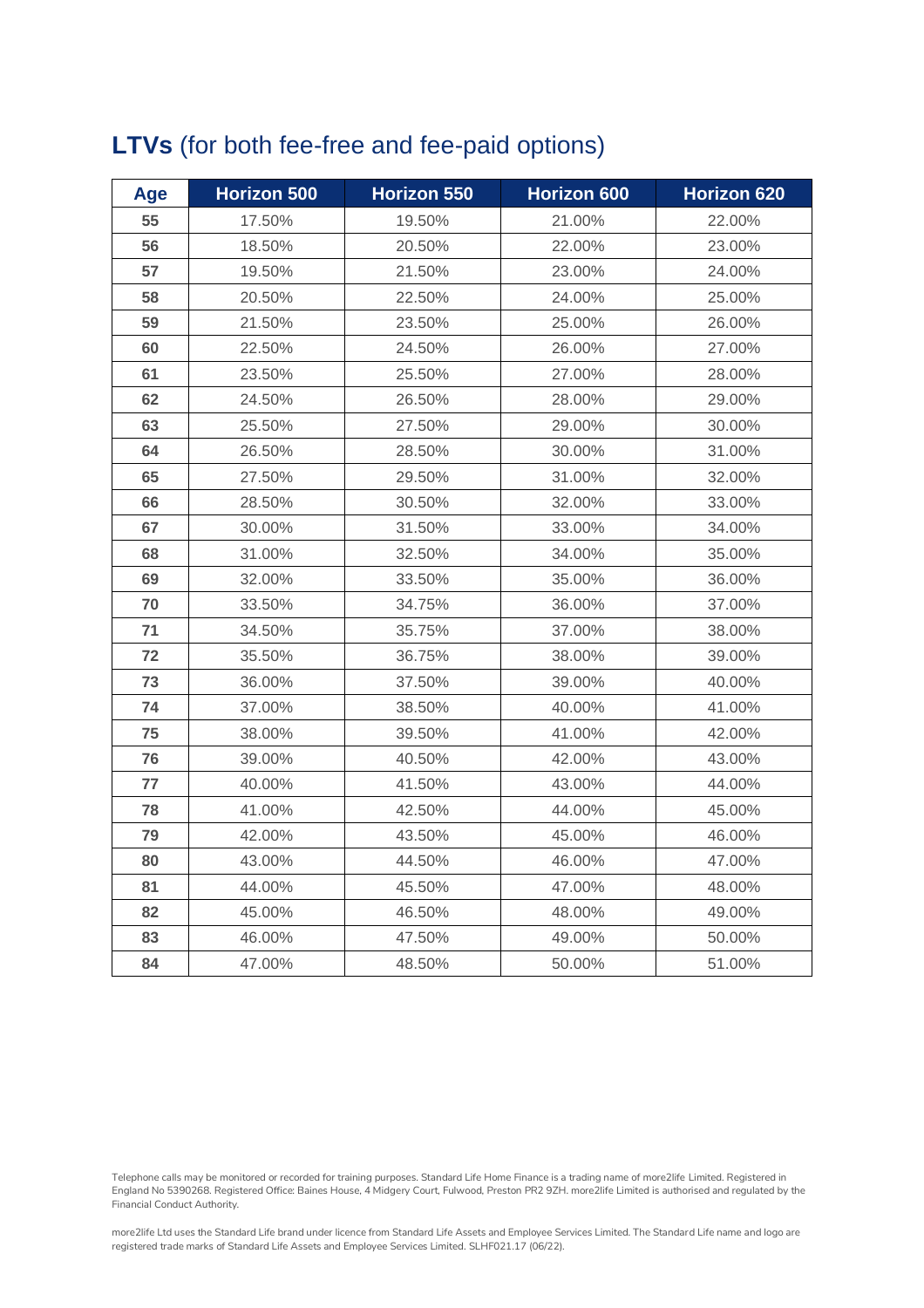### **LTVs** (for both fee-free and fee-paid options)

| Age | Horizon 680 | Horizon 700 | Horizon 730 | <b>Horizon 780</b> | <b>Horizon 800</b> |
|-----|-------------|-------------|-------------|--------------------|--------------------|
| 55  | 23.50%      | 23.70%      | 24.30%      | 25.30%             | 26.30%             |
| 56  | 24.50%      | 24.70%      | 25.30%      | 26.30%             | 27.30%             |
| 57  | 25.50%      | 25.80%      | 26.20%      | 27.20%             | 28.20%             |
| 58  | 27.00%      | 27.60%      | 28.30%      | 29.30%             | 30.30%             |
| 59  | 28.00%      | 28.60%      | 29.30%      | 30.30%             | 31.30%             |
| 60  | 29.50%      | 30.50%      | 31.00%      | 32.00%             | 33.00%             |
| 61  | 30.50%      | 31.50%      | 32.00%      | 33.00%             | 34.00%             |
| 62  | 31.50%      | 32.50%      | 33.00%      | 34.00%             | 35.00%             |
| 63  | 32.50%      | 33.50%      | 34.00%      | 35.00%             | 36.00%             |
| 64  | 33.50%      | 34.50%      | 35.00%      | 36.00%             | 37.00%             |
| 65  | 34.50%      | 35.50%      | 36.00%      | 37.00%             | 38.00%             |
| 66  | 35.50%      | 36.50%      | 37.00%      | 38.00%             | 39.00%             |
| 67  | 36.50%      | 37.50%      | 38.00%      | 39.00%             | 40.00%             |
| 68  | 37.50%      | 38.50%      | 39.00%      | 40.00%             | 41.00%             |
| 69  | 38.50%      | 39.50%      | 40.00%      | 41.00%             | 42.00%             |
| 70  | 39.50%      | 40.50%      | 41.30%      | 42.30%             | 43.30%             |
| 71  | 40.50%      | 41.50%      | 42.50%      | 43.50%             | 44.50%             |
| 72  | 42.00%      | 43.00%      | 43.70%      | 44.70%             | 45.70%             |
| 73  | 43.00%      | 44.00%      | 44.90%      | 45.90%             | 46.90%             |
| 74  | 44.00%      | 45.00%      | 46.00%      | 47.00%             | 48.00%             |
| 75  | 45.00%      | 46.00%      | 47.30%      | 48.30%             | 49.30%             |
| 76  | 46.00%      | 47.00%      | 48.30%      | 49.30%             | 50.30%             |
| 77  | 47.00%      | 48.00%      | 49.30%      | 50.30%             | 51.30%             |
| 78  | 48.00%      | 49.00%      | 50.30%      | 51.30%             | 52.30%             |
| 79  | 49.00%      | 50.00%      | 50.90%      | 51.90%             | 52.90%             |
| 80  | 50.00%      | 51.00%      | 51.80%      | 52.80%             | 53.80%             |
| 81  | 51.00%      | 52.00%      | 53.00%      | 54.00%             | 55.00%             |
| 82  | 52.00%      | 53.00%      | 53.60%      | 54.60%             | 55.60%             |
| 83  | 52.50%      | 53.20%      | 53.80%      | 54.80%             | 55.80%             |
| 84  | 53.00%      | 53.40%      | 54.00%      | 55.00%             | 56.00%             |

Telephone calls may be monitored or recorded for training purposes. Standard Life Home Finance is a trading name of more2life Limited. Registered in England No 5390268. Registered Office: Baines House, 4 Midgery Court, Fulwood, Preston PR2 9ZH. more2life Limited is authorised and regulated by the Financial Conduct Authority.